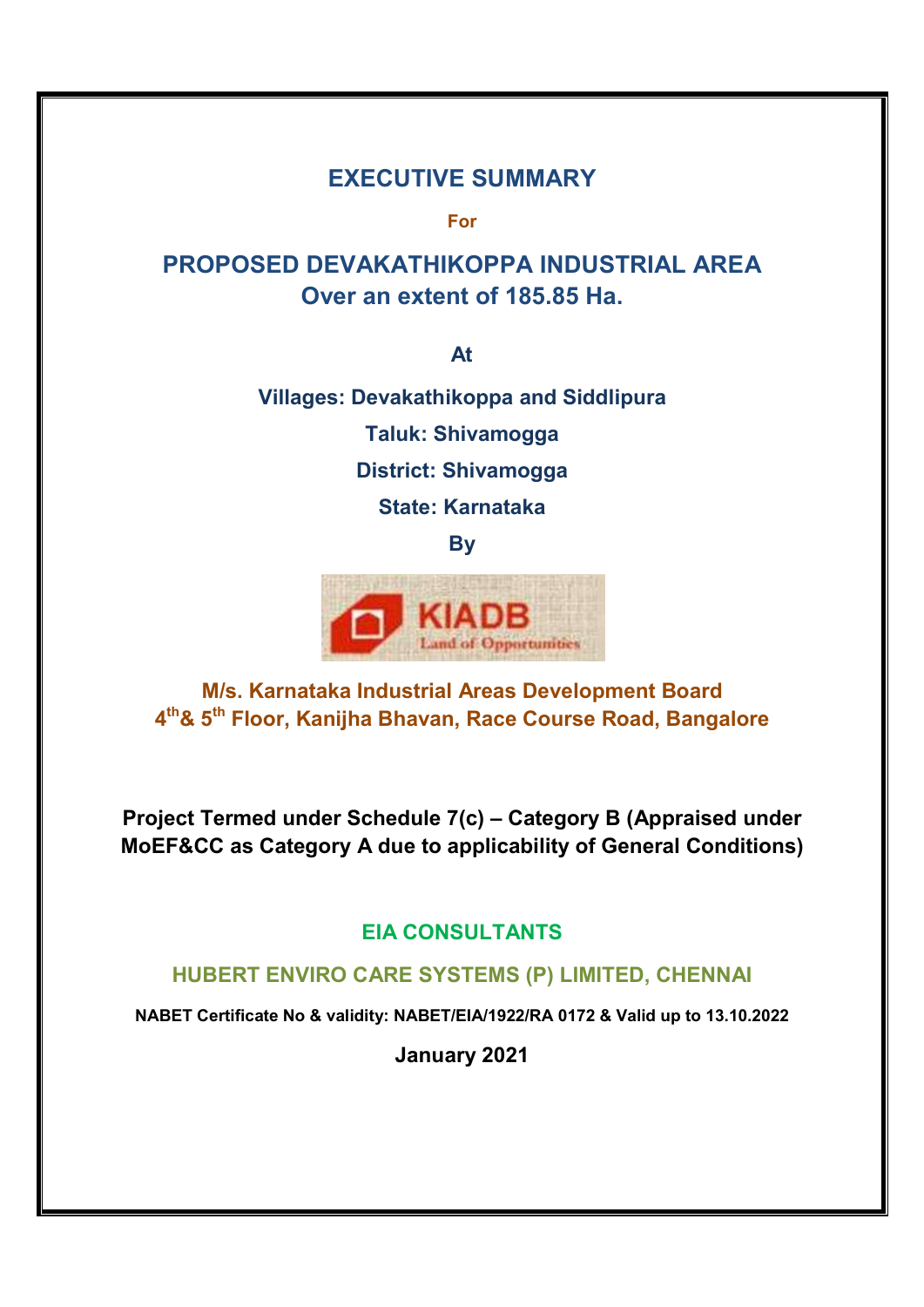# **EXECUTIVE SUMMARY**

#### **1. Project back ground**

Karnataka Industrial Area Development Board (KIADB) is a wholly owned infrastructure Agency of Government of Karnataka, set up under Karnataka Industrial Areas Development Act of 1966.

The key objectives of KIADB are:

- Promote rapid and orderly development of Industries in the State
- Assist in implementation of Policies of Government within the purview of KIAD Act, 1966.
- Facilitate in establishing infrastructure projects
- Function on "No Profit No Loss" basis

The functions of KIADB are:

- Land Acquisition and Development of Industrial Areas in the State
- **Providing basic Infrastructure in the Industrial Areas**
- Land Acquisition for Single Unit Complexes
- Land Acquisition for Government agencies for their schemes and Infrastructure Projects.

Till date, KIADB has formed 132 Industrial Areas spread over 40,000 acres across the State, and acquired land for nearly 473 Single Unit Complexes ensuring balanced Industrial development in all regions with well thought out infrastructure and unique features. Additionally, KIADB has established several innovative projects like Agro-Tech Parks, Apparel Parks, Food Parks, Auto Parks, Hardware Park, Bio-Tech Parks, EPIPs, Sector Specific SEZs, and Growth Centres. KIADB is also the implementing agency for the ambitions Suvarna Karnataka Development (SKDC) project.

**Karnataka Industrial Areas Development Board (KIADB)** proposes to establish an Industrial Area in the name of Devakathikoppa Industrial Area to support medium and small-scale industries to get an easy access to ready to use base with supportive infrastructure facilities in the Industrial areas, developed and managed by KIADB. The Industrial Area will be established in an area of 184.85 Ha at Devakathikoppa and Siddlipura Villages, Shivamogga Taluk, Shivamogga District of Karnataka state.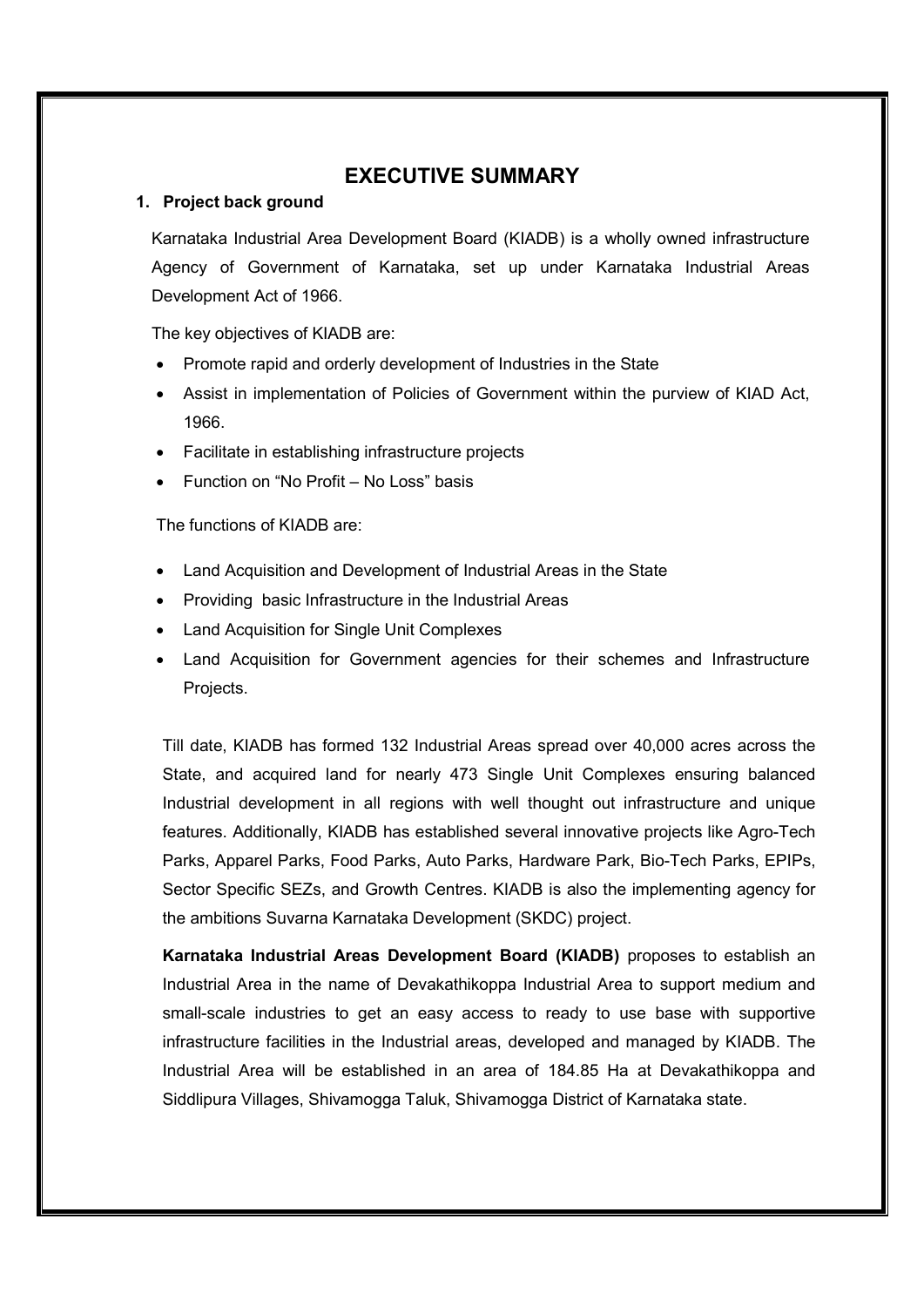#### **1.1 EIA Study**

The purpose of this Report is to obtain Environmental Clearance (EC) from Ministry of Environmental, Forests & Climate Change (MoEF& CC), New Delhi as a Category 'A' Project since Secondary Metallurgical processing industries with capacity > 30,000 TPA (Rerolling industries) and CETP are proposed (If at least one industry in the proposed industrial estate falls under the Category B, entire Industrial Park shall be treated as Category B, irrespective of the area). For this project, General Condition – **[Shettihalli Wild Life Sanctuary/Anesara Reserve Forest at a distance of 1.81 km towards SW from the project site] i**s applicable. **Hence the project will be appraised in MoEF&CC as Category A project.**

#### **1.2 Type of industry proposed**

| <b>SNo</b>                 | Type of<br><b>industries</b><br>Proposed                                                                 | Schedule &<br>Category as<br>per EIA<br><b>Notification</b><br>2006 and its | <b>CPCB</b><br><b>Classification</b> | Area<br>(Acres) | Area<br>(Ha) | <b>Plotted</b><br>Area (%) | Applicability of<br><b>General Conditions</b>                                      |
|----------------------------|----------------------------------------------------------------------------------------------------------|-----------------------------------------------------------------------------|--------------------------------------|-----------------|--------------|----------------------------|------------------------------------------------------------------------------------|
|                            |                                                                                                          | amendments                                                                  |                                      |                 |              |                            |                                                                                    |
|                            |                                                                                                          |                                                                             | <b>EC Category Industries</b>        |                 |              |                            |                                                                                    |
| 1                          | Secondary<br>Metallurgical<br>Processing<br>industries<br>(Rerolling mills -<br>capacity<br>>30,000 TPA) | $3(a) -B$                                                                   | Red                                  | 50.0            | 20.24        | 37.1                       | Shettihalli Wild Life<br>Sanctuary/Anesara<br>Reserve Forest ~<br>distance 1.81 km |
| $\overline{2}$             | CETP-For<br>industries within<br>the Industrial<br>Area                                                  | 7(h)                                                                        | Red                                  |                 |              |                            | (SW)<br>Hence the project<br>will be appraised<br>at MoEF&CC as<br>Category A      |
| Non EC category Industries |                                                                                                          |                                                                             |                                      |                 |              |                            |                                                                                    |
| 3                          | Foundry units<br><5MT/Hr                                                                                 | Nil                                                                         | Orange                               | 24.0            | 9.71         | 17.8                       |                                                                                    |
| $\overline{4}$             | Fabrication                                                                                              | Nil                                                                         | Orange                               | 20.62           | 8.34         | 15.3                       |                                                                                    |

#### **Table 1 Type of industry proposed for the Industrial Park**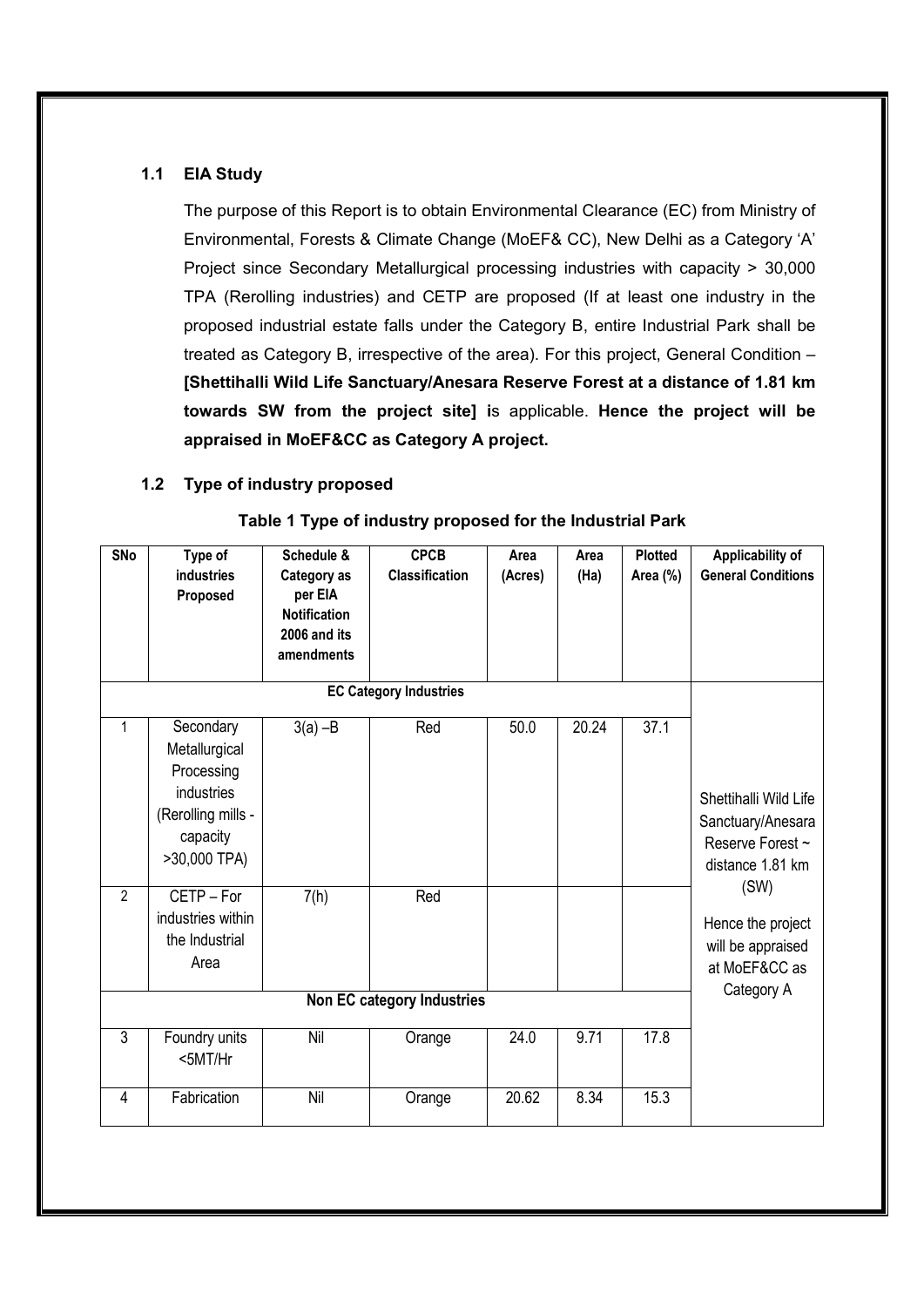| <b>SNo</b>     | Type of<br>industries<br>Proposed     | Schedule &<br>Category as<br>per EIA<br><b>Notification</b><br>2006 and its<br>amendments | <b>CPCB</b><br><b>Classification</b> | Area<br>(Acres) | Area<br>(Ha) | Plotted<br>Area (%) | Applicability of<br><b>General Conditions</b> |
|----------------|---------------------------------------|-------------------------------------------------------------------------------------------|--------------------------------------|-----------------|--------------|---------------------|-----------------------------------------------|
| 5              | Textile<br>Processing                 | Nil                                                                                       | Red                                  | 12.47           | 5.05         | 9.3                 |                                               |
| 6              | Soaps,<br>Detergents and<br>cosmetics | Nil                                                                                       | Orange                               | 10.5            | 4.25         | 7.8                 |                                               |
| $\overline{7}$ | Forging of<br>metals                  | Nil                                                                                       | Orange                               | 13.4            | 5.42         | 9.8                 |                                               |
| 8              | Auto Complex                          | Nil                                                                                       | Red                                  | 3.91            | 1.58         | 2.8                 |                                               |
|                | <b>Total</b>                          |                                                                                           |                                      | 134.9           | 54.59        | 100                 |                                               |

# **2. Project location**

Karnataka Industrial Areas Development Board (KIADB) proposes to establish an Industrial Area Development in an area of 184.85 Ha at Devakathikoppa and Siddlipura Villages, Shivamogga Taluk, Shivamogga District of Karnataka state.

# **2.1 Site Salient features**

## **Table 2 Salient features of the project site and surrounding features**

| S. No | <b>Features</b>                       | <b>Description</b>                                         |  |
|-------|---------------------------------------|------------------------------------------------------------|--|
| 1.    | Name of the Project                   | "Proposed Devakathikoppa Industrial Area over an extent of |  |
|       |                                       | 185.85 Ha".                                                |  |
| 2.    | Developer                             | Karnataka Industrial Area Development Board                |  |
| 3.    | Total Land Area of the Project Site   | 185.85 Ha (459.24 acres).                                  |  |
|       | Geographical<br>Location<br>the<br>0f | Villages: Devakathikoppa and Siddlipura, Taluk & District: |  |
|       | Project site                          | Shivamogga, State: Karnataka                               |  |
| 4.    |                                       | Latitude: 13°59'47.40"N                                    |  |
|       |                                       | Longitude: 7 5°30'48.34"E                                  |  |
|       |                                       | (*Note: Reference- KIADB GIS Site)                         |  |
| 5.    | Elevation                             | 622m to 643m above MSL                                     |  |
| 6.    | Nearest Village                       | Devakathikoppa ~0.5 km and Siddlipura ~1.5 km              |  |
| 7.    | <b>Nearest Railway station</b>        | Shivamogga Railway Junction is ~8.3 km towards SSE         |  |
| 8.    | Nearest Highway                       | SH 57~6.26 km towards SE (Shimoga- Chikmaglur- KR          |  |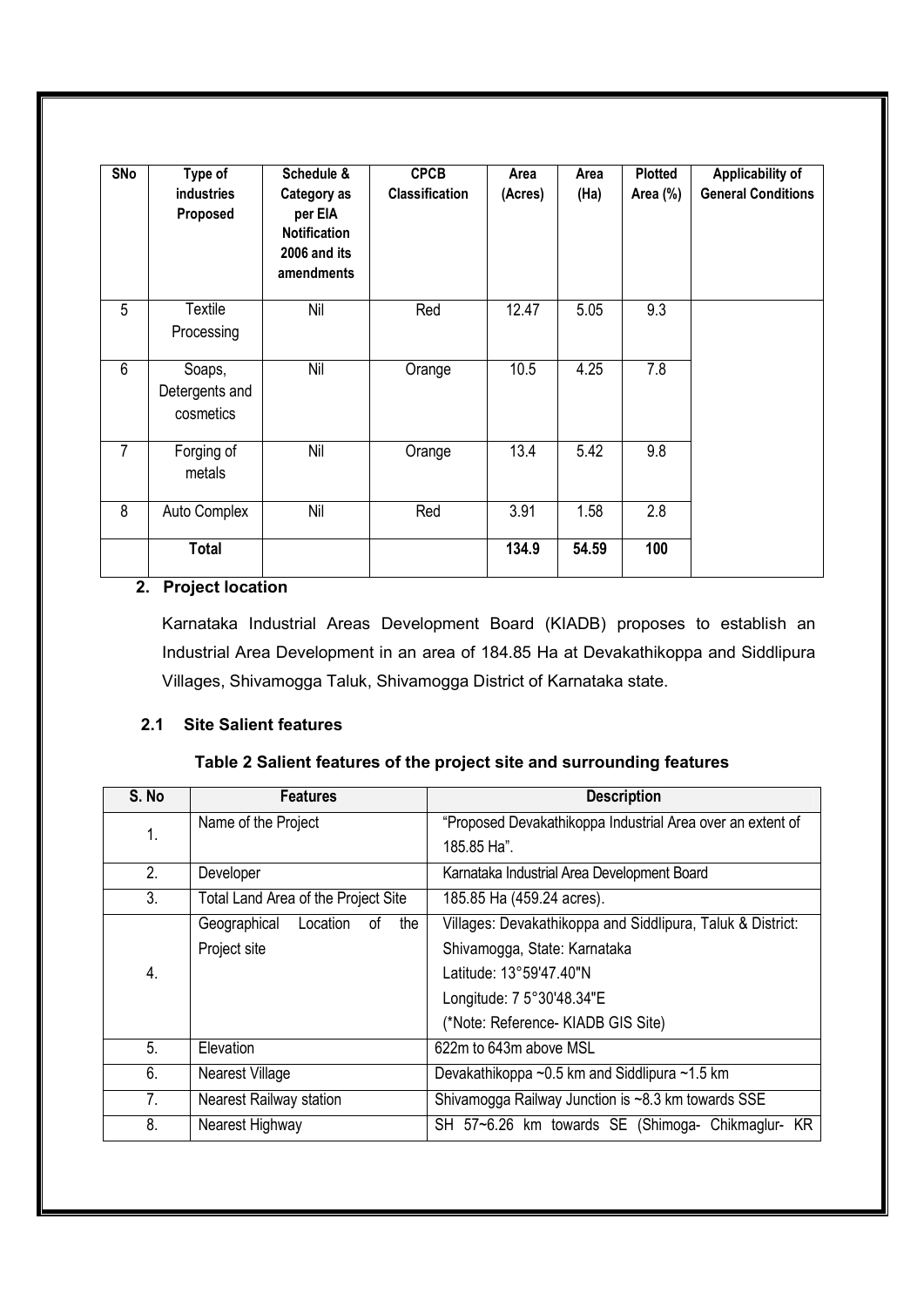| S. No             | <b>Features</b>                    | <b>Description</b>                                        |              |                  |  |  |
|-------------------|------------------------------------|-----------------------------------------------------------|--------------|------------------|--|--|
|                   |                                    | Nagar)                                                    |              |                  |  |  |
|                   |                                    | and NH 206 $~1.81$ km towards West (Chittoo - Honnavar)   |              |                  |  |  |
|                   | Nearest Airport                    | Mangalore Airport ~135.43 km towards SSW                  |              |                  |  |  |
| 9.                |                                    | Shivamogga Airport (under construction) ~18.08 km towards |              |                  |  |  |
|                   |                                    | SSW                                                       |              |                  |  |  |
| 10.               | Nearest major Town                 | Shivamogga~6 km (SSE)                                     |              |                  |  |  |
| $\overline{11}$ . | Nearest Port                       | Mangalore Port ~142.27 km towards SSW                     |              |                  |  |  |
|                   | Reserved<br>Forest/Protected       | <b>Details</b>                                            | ~Distance Km | <b>Direction</b> |  |  |
|                   | Forest/Notified Wildlife Sanctuary | Siddalpur Minor Forest                                    | Inside Site  |                  |  |  |
|                   | /Ecologically sensitive areas      | Devabalu RF                                               | Adjacent     |                  |  |  |
|                   |                                    | Muddinakoppa RF                                           | 1.51         | <b>WSW</b>       |  |  |
|                   |                                    | Shettihalli WLS/ Anesara                                  | 1.81         |                  |  |  |
|                   |                                    | <b>RF</b>                                                 |              | SW               |  |  |
|                   |                                    | Kunchenhalli RF                                           | 3.14         | NE               |  |  |
|                   |                                    | Puradahal RF                                              | 4.63         | SSW              |  |  |
|                   |                                    | <b>Biranakere RF</b>                                      | 5.98         | <b>NE</b>        |  |  |
|                   |                                    | $\overline{RF}$                                           | 6.63         | $\overline{s}$   |  |  |
|                   |                                    | Suttakote RF                                              | 7.02         | <b>NNE</b>       |  |  |
|                   |                                    | Hubbanahalli MF                                           | 8.07         | <b>WNW</b>       |  |  |
|                   |                                    | Kesavinakatte MF                                          | 8.53         | <b>NNW</b>       |  |  |
|                   |                                    | $\overline{RF}$                                           | 8.63         | <b>SSE</b>       |  |  |
| 12.               |                                    | Minor Forest                                              | 8.76         | <b>WNW</b>       |  |  |
|                   |                                    | Kudi RF                                                   | 9.24         | <b>WSW</b>       |  |  |
|                   |                                    | Mandaghatta MF                                            | 9.35         | W                |  |  |
|                   |                                    | Chikka Danavandi MF                                       | 9.44         | <b>WNW</b>       |  |  |
|                   |                                    | Shankargudda RF                                           | 9.91         | SW               |  |  |
|                   |                                    | Haramgatta RF                                             | 10.42        | <b>NE</b>        |  |  |
|                   |                                    | Kumsi RF                                                  | 10.58        | <b>NW</b>        |  |  |
|                   |                                    | Ragihosahalli MF                                          | 10.87        | <b>WNW</b>       |  |  |
|                   |                                    | Basavapura MF                                             | 11.05        | S                |  |  |
|                   |                                    | Sakrebailu RF                                             | 11.12        | $\overline{s}$   |  |  |
|                   |                                    | Suragondanakoppa MF                                       | 12.15        | <b>NW</b>        |  |  |
|                   |                                    | Gajanuru RF                                               | 12.44        | S                |  |  |
|                   |                                    | Suduku MF                                                 | 12.81        | <b>WNW</b>       |  |  |
|                   |                                    | Kudrekonda RF                                             | 14.09        | N                |  |  |
|                   |                                    | Kempinakatte MF                                           | 14.3         | NW               |  |  |
|                   |                                    | Suduru RF                                                 | 14.33        | <b>WNW</b>       |  |  |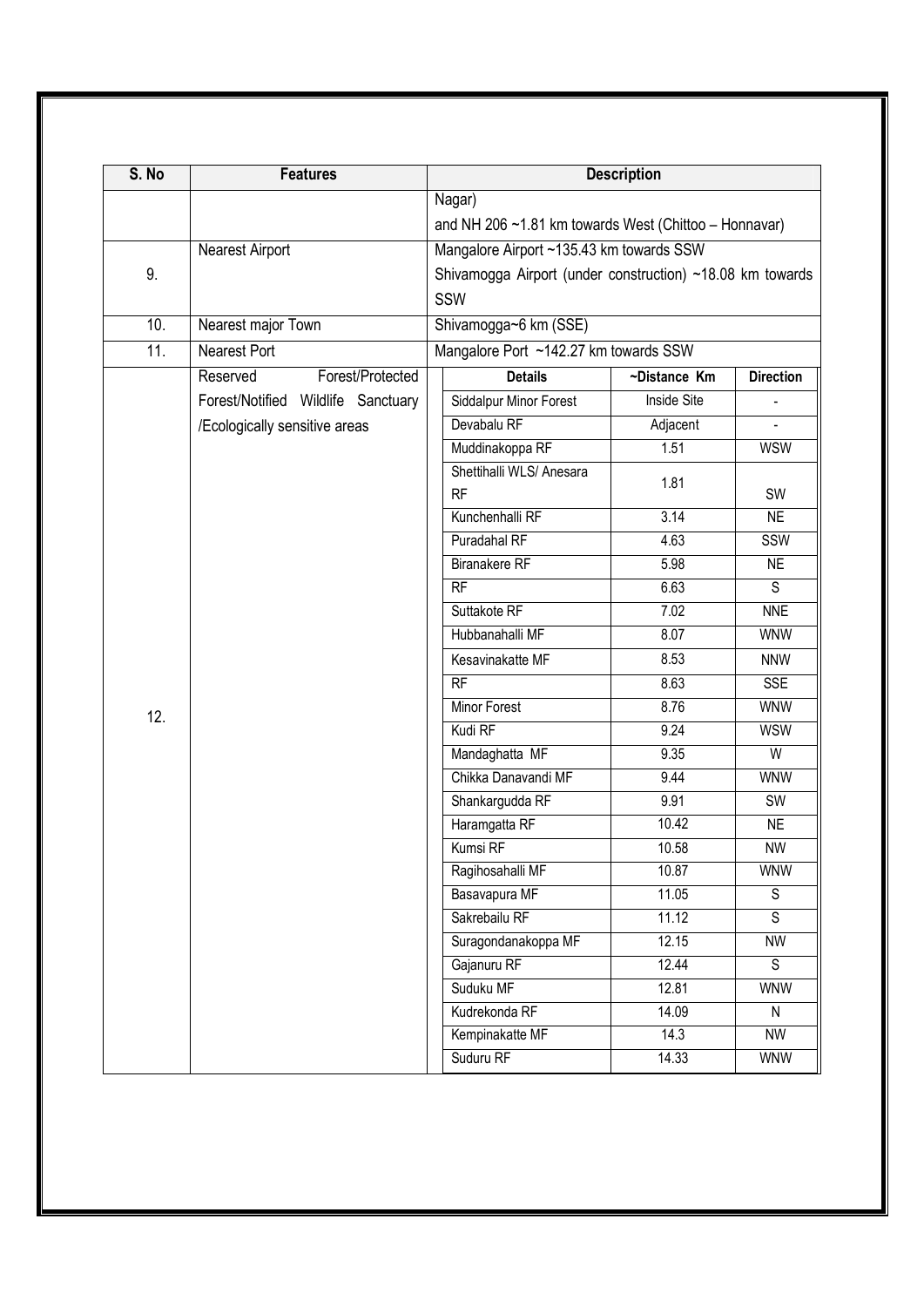| S. No | <b>Features</b>                      |                                               | <b>Description</b>                                    |                  |  |  |
|-------|--------------------------------------|-----------------------------------------------|-------------------------------------------------------|------------------|--|--|
|       | <b>Water Bodies</b>                  | <b>Details</b>                                | ~Distance Km                                          | <b>Direction</b> |  |  |
|       |                                      | LB Irrigation Canal                           | 4.51                                                  | S                |  |  |
|       |                                      | Bare Halla                                    | 5.04                                                  | S                |  |  |
|       |                                      | Tunga Anecut WBC                              | 6.43                                                  | <b>SSE</b>       |  |  |
| 13.   |                                      | Puradalu Dam                                  | 7.53                                                  | SSW              |  |  |
|       |                                      | Sige Halla Canal                              | 7.54                                                  | W                |  |  |
|       |                                      | Savalanga Canal                               | 9.65                                                  | N                |  |  |
|       |                                      | Tunga River                                   | 9.71                                                  | SSW              |  |  |
|       |                                      |                                               |                                                       |                  |  |  |
|       |                                      | 1. Shettihalli WLS ~1.81 Km <sup>*</sup> (SW) |                                                       |                  |  |  |
| 14.   |                                      |                                               | 2. Tyavarekoppa Lion and Tiger Reserve ~1.86 Km (SSW) |                  |  |  |
|       | National Parks / Wild Life Sanctuary | (located in Shettihalli WLS)                  |                                                       |                  |  |  |
|       |                                      | *Note: Reference- KIADB GIS site Coordinates  |                                                       |                  |  |  |

## **2.2 Magnitude of operation**

The total Area of the proposed project site is 184.85 Hectares. Of this, 32.37 Ha (80 Acres) has been allotted to RR Housing Corporation, 44.74 Ha (110.56 Acres) will be allotted to KSSIDC and remaining 110.29 Ha (250.55 Acres) will be the developable area. The proposed area to be developed is 101.39 Ha (250.55 Acres). Entire land has been acquired by KIADB for proposed Industrial Area Development. Land documents for the project are enclosed as **Annexure-2** of EIA report.

Apart from industrial plots, common amenities like water supply system, storm water drainage system, Administrative building, Municipal Solid waste management area, parking area, CETP, CSTP, green belt buffer, Commercial area are proposed for the project. The Area break up for the proposed Industrial Area is given in **Table 3.**  Layout of Proposed Industrial Area is given as **Annexure-3** of EIA report**.**

| Table 3 Area break up for the project |  |
|---------------------------------------|--|
|---------------------------------------|--|

| S.No | <b>Description</b>               | Proposed   |               |       |  |  |
|------|----------------------------------|------------|---------------|-------|--|--|
|      |                                  | Area in Ha | Area in Acres | $\%$  |  |  |
|      | <b>Industrial Area</b>           | 53.01      | 130.99        | 53.84 |  |  |
|      | Auto Complex sub layout          | 1.58       | 3.91          |       |  |  |
| 2    | <b>Commercial Area</b>           | 0.49       | 1.22          | 0.48  |  |  |
| 3    | Amenities                        | 3.54       | 8.71          | 3.47  |  |  |
|      | Lakes, pond and open space       | 10.29      | 25.44         | 10.15 |  |  |
| 5    | Buffer and parks (Green belt)    | 13.25      | 32.72         | 13.34 |  |  |
|      | Auto Complex Buffer (green belt) | 0.28       | 0.70          |       |  |  |
|      | Parking                          | 2.02       | 5.00          | 2.0   |  |  |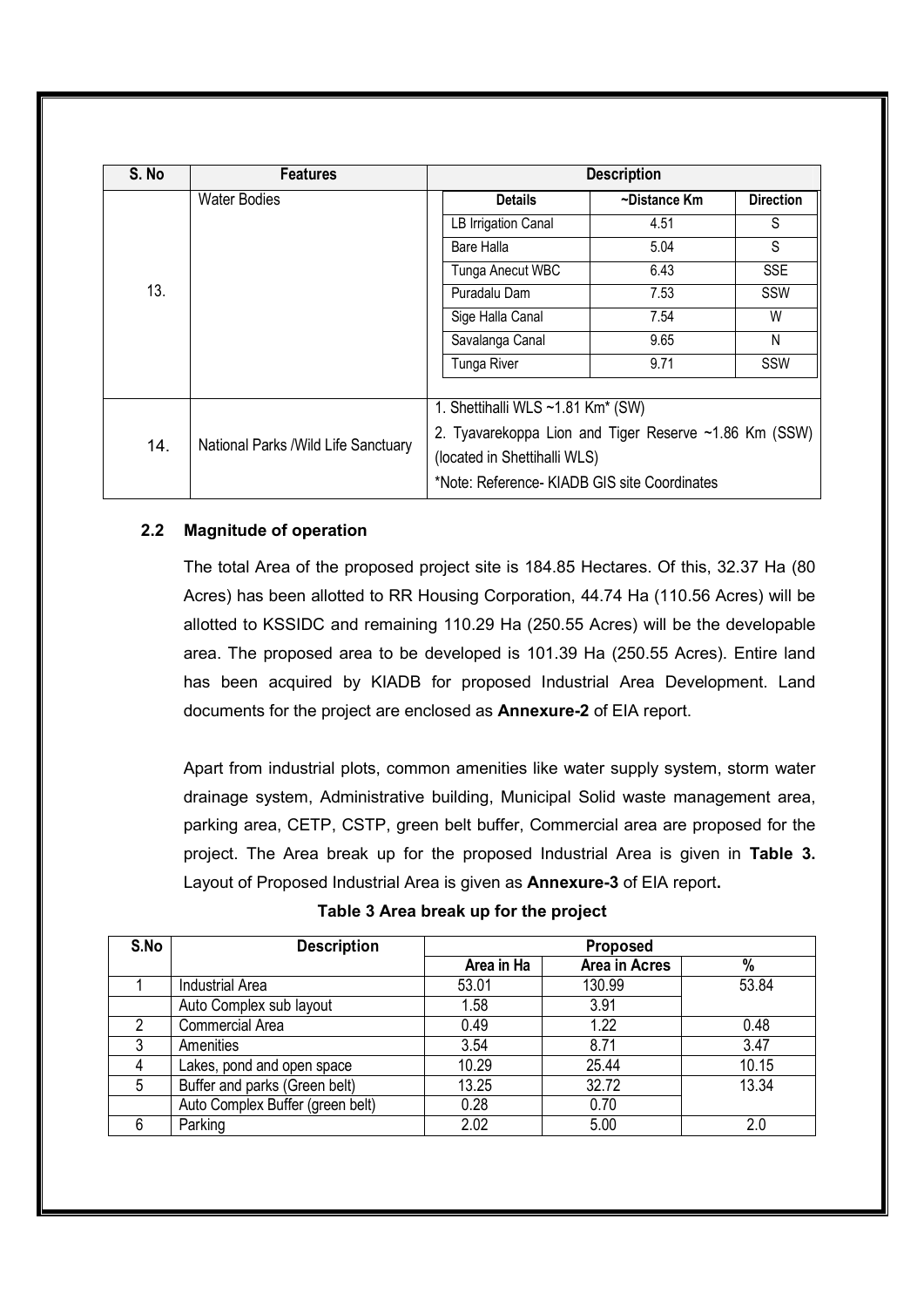| S.No            | <b>Description</b>      | <b>Proposed</b> |               |       |
|-----------------|-------------------------|-----------------|---------------|-------|
|                 |                         | Area in Ha      | Area in Acres | %     |
|                 | <b>Utilities</b>        | 1.4             | 3.47          | 1.38  |
| 8               | Storm water drain       | 0.28            | 0.70          | 0.27  |
| 9               | <b>Industry Roads</b>   | 14.22           | 35.14         | 15.03 |
|                 | Auto complex roads      | 1.03            | 2.55          |       |
|                 | <b>Total</b>            | 101.39          | 250.55        | 100   |
| 10 <sup>°</sup> | R.R.Housing Corporation | 32.38           | 80.0          |       |
| 11              | KSSIDC & others         | 44.74           | 110.56        |       |
| 12              | Railway area            | 5.81            | 14.35         |       |
| 13              | Not acquired area       | 1.53            | 3.78          |       |
|                 | Total                   | 185.85          | 459.24        |       |

#### **2.3 Water requirement**

#### **2.3.1 Construction Phase**

Water requirement for construction phase is estimated to be 35 KLD. Basic amenities like roads, storm water drainage, Administration building, power supply Occupational health Centre and water supply system will be constructed by KIADB. Around 100 employees will be working during construction phase. Water requirement during construction Phase will be sourced from private water suppliers.

#### **2.3.2 Operation Phase**

Total water requirement for operation phase is estimated to be 2709 KLD. Fresh water requirement of 1681.5 KLD is proposed to be sourced from Tungabadhra River. The balance 1027.5 KLD (319 KLD water for utilities, 465.5 KLD for process, 243 KLD for greenbelt) of water will be met from recycling of treated wastewater**.**

#### **2.4 Power and fuel requirement**

Power requirement for the Industrial Park is estimated to be 23 MVA. Apart from this 2x250 KVA and 1x500 KVA DG sets are proposed as power back up for common facilities. Individual industries will have their own power back up in case of power failure.

#### **2.5 Solid waste generation and management**

#### **2.5.1 Municipal solid waste generation and management**

During operational phase, 2790 Kg/day of Municipal Solid Waste will be generated. The wastes will be segregated by individual industries and organic wastes will be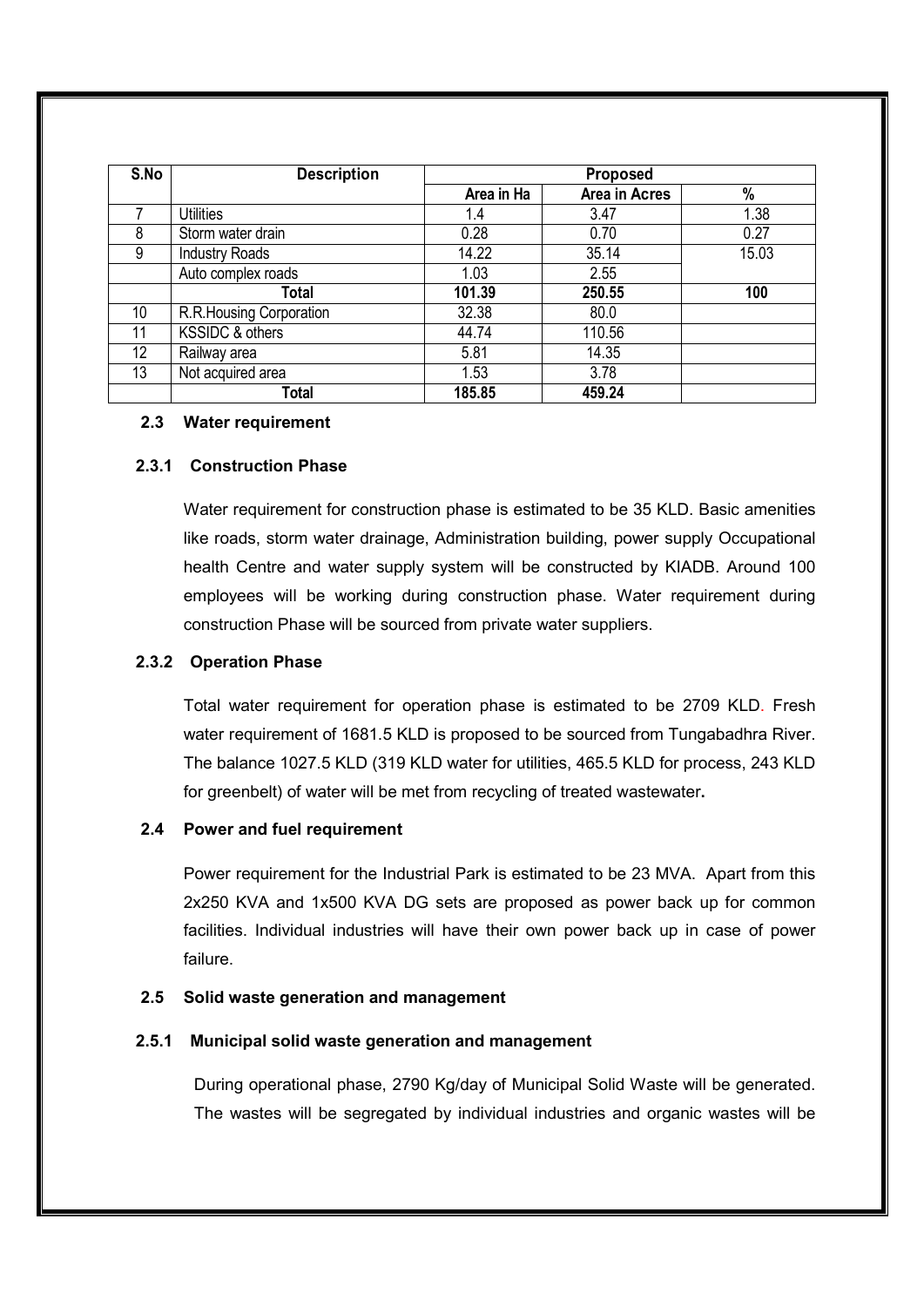sent to common MSW processing area. This will be composted at site in area earmarked for municipal waste processing. Compost will be used as manure for green belt development. Inorganic wastes will be sold to recyclers. Approximately 1.0 Acre will be allotted for MSW processing in area allotted for common Amenities

## **2.5.2 Construction Waste Management**

Most of the construction materials like soil, bricks, concrete will be reused in the backfilling, road construction, sub-grade preparation etc. works. Metals, wood scraps & bitumen junks will be used for road laying purpose or disposed outside as per C&D rules 2016. The measures like reusing materials on-site and /or donating /selling salvaged items reduces waste, virgin material use and disposal cost. Vegetation and combustible waste will not be burnt at site.

Reusable inorganic waste (e.g. excavated sand) will be stockpiled away from drainage features and used for in filling where necessary.

Unusable construction waste, such as damaged pipes, formwork and other construction material, will be disposed off at an approved dumpsite.

#### **2.5.3 Hazardous waste generation and management**

Individual industries will have their own storage area for storing Hazardous waste, within their premises and the hazardous wastes will be sent by individual industries to nearby authorised recyclers/ vendors/ TSDF for recycling /disposal as per the Hazardous and other Wastes (Management and transboundary movement) rules 2016.

CETP sludge and salt generated from ATFD, will be stored in designated area within the Industrial Area and will be disposed to nearby TSDF.

#### **2.6 Manpower requirement**

During construction phase, man power requirement will be 100 nos. and during operation phase, the man power requirement will be 6200nos.

#### **2.7 Project Cost**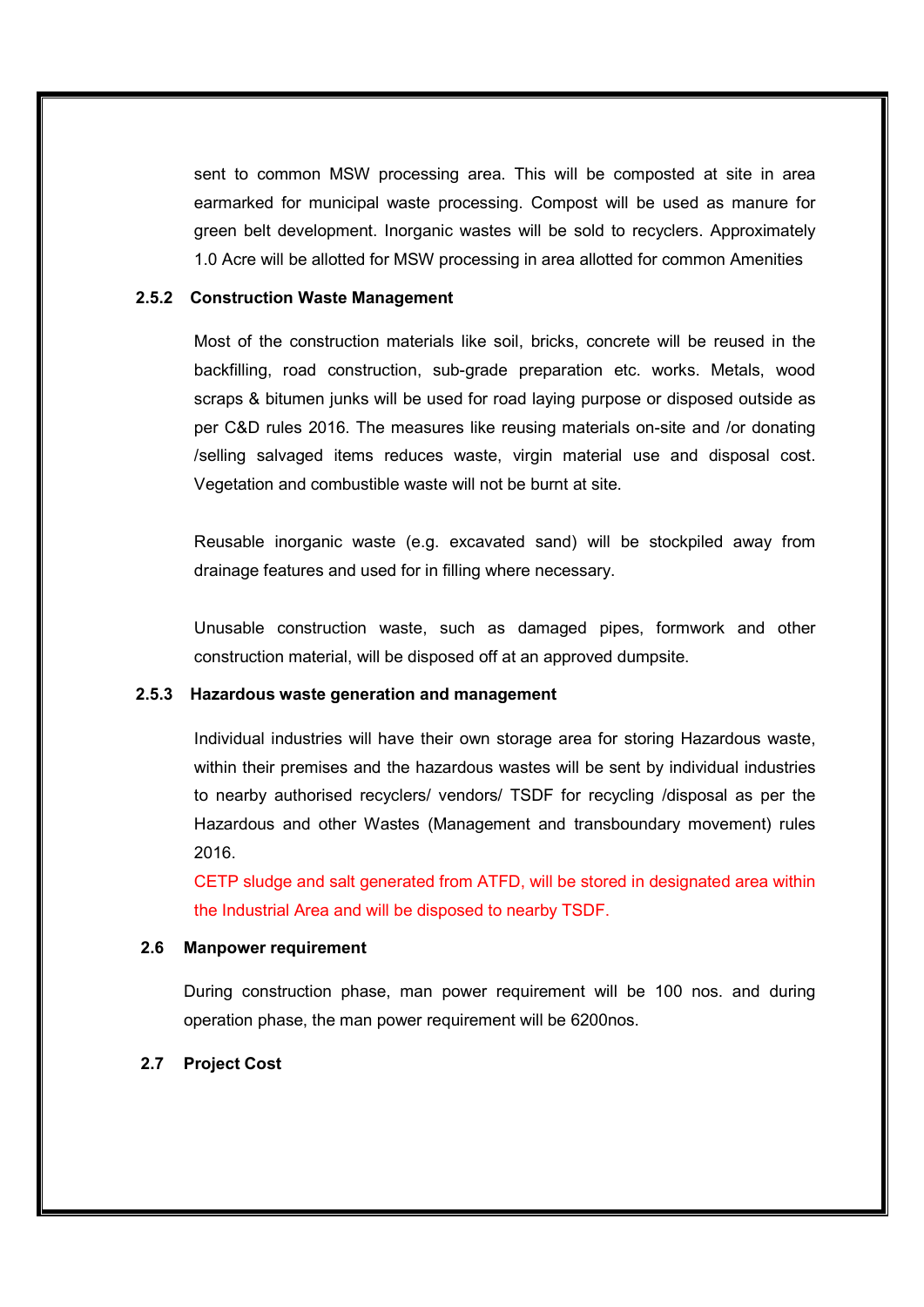The proposed Industrial Area Development will be established in an area of 185.85 Ha with an estimated project cost Rs.2568 Lakhs (approx.) for Land, Infrastructure Development and Environmental Management

## **3. Environmental Baseline Data**

Baseline data was collected from January 2020 to March 2020

## **3.1 Micrometeorology**

| S. No | <b>Parameter</b>                  | <b>Observation</b>         |
|-------|-----------------------------------|----------------------------|
| 1.    | Temperature                       | Minimum Temperature: 21 °C |
|       |                                   | Maximum Temperature: 36 °C |
|       |                                   | Avg Temperature: 27.92 °C  |
| 2.    | <b>Average Relative Humidity</b>  | 68.29%                     |
| 3.    | Average Wind Speed                | $2.59$ m/s                 |
| 4.    | Predominant Wind Direction during | West                       |
|       | monitoring period                 |                            |

## **3.2 Ambient Air Quality**

The Ambient Air Quality has been monitored at 8 locations for 12 parameters as per CPCB guidelines within the study area. The average baseline levels for Study period (March 2020 - May 2020) were

- PM<sub>10</sub> ranged from 40.92 to 51.34  $\mu$ g/m<sup>3</sup>
- PM<sub>2.5</sub> ranged from 21.24 to 26.41  $\mu$ g/m<sup>3</sup>
- $\bullet$  SO<sub>2</sub> ranged from 6.73 to 10.97  $\mu$ g/m<sup>3</sup>
- NOx ranged from 14.51 to 22.34  $\mu$ g/m<sup>3</sup>
- $O_3$  ranged from 10.76 to 12.27  $\mu$ g/m<sup>3</sup>
- NH<sub>3</sub> ranged from 5.94 to 7.83  $\mu$ g/m<sup>3</sup>
- All the parameters are well within the National Ambient Air Quality Standards for Industrial, Commercial and Residential areas at all monitoring locations during the study period of Jan 2020 to March 2020.

## **3.3 Ambient noise Quality**

Noise levels were monitored at 8 locations within the study area. The observations of day equivalent and night equivalent noise levels at all locations for the study period March 2020 - May 2020 are given below.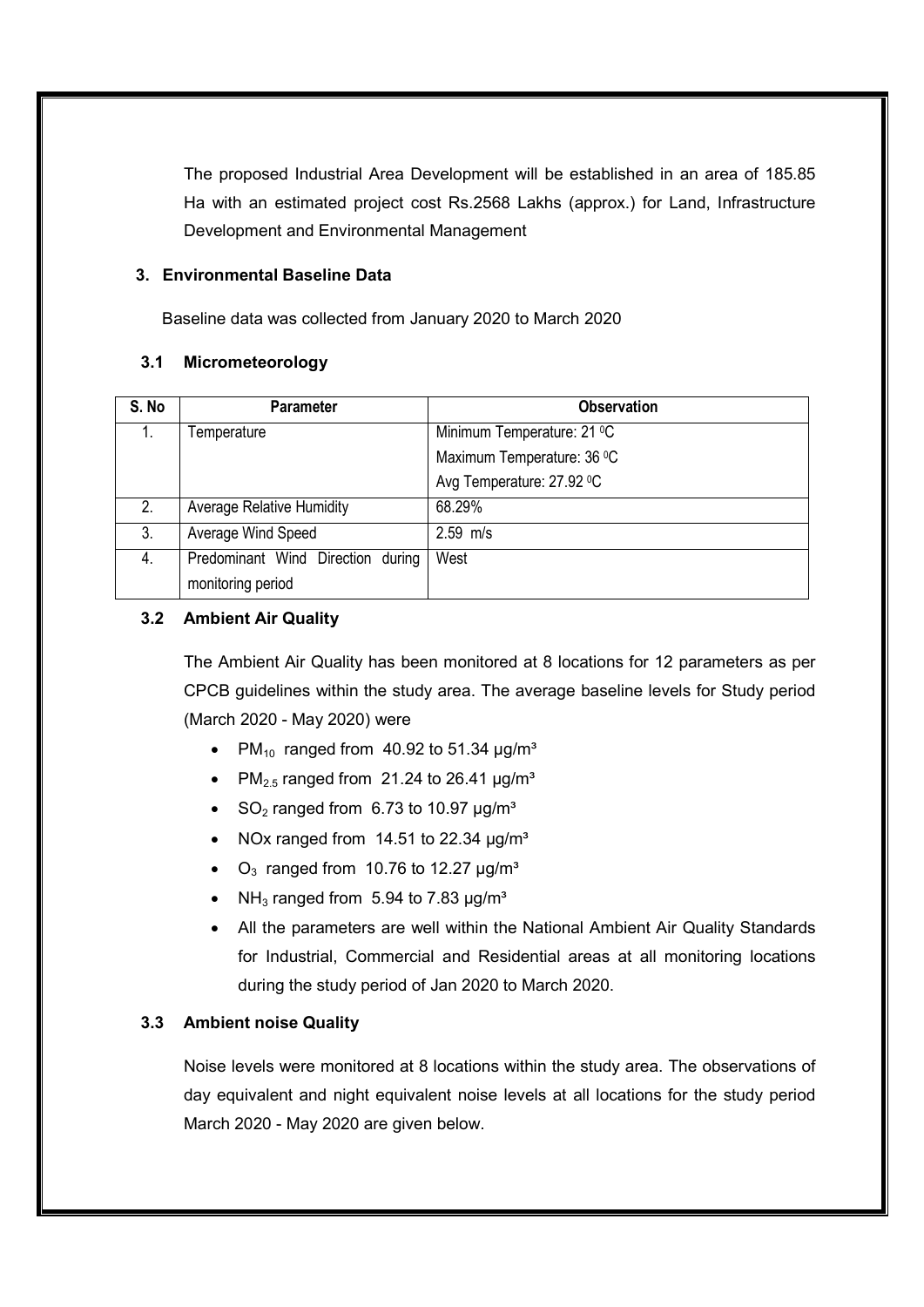- In Industrial area day time noise level was  $51.2$  dB(A) and  $40.7$  dB(A) during night time, which is within prescribed limit by CPCB (75 dB(A) Day time & 70 dB(A) Night time).
- In residential areas day time noise levels varied from  $52.4$  dB(A) to  $54.7$  dB(A) and night time noise levels varied from  $41.8$  dB(A) to  $44.2$  dB(A) across the sampling stations. The field observations during the study period indicate that in all locations the ambient noise levels is within the prescribed limit by CPCB (55 dB(A) Day time & 45 dB(A) Night time).

## **3.4 Surface water Quality**

Surface water quality was monitored at 3 locations during monitoring period (January 2020- March 2020).The results are discussed below:

- pH in the collected surface water samples varies between 7.16 to 7.72 where all the samples are within the limit of IS 2296:1992
- The Total Dissolved Solids (TDS) value of collected surface water sample ranges from 368 mg/l to 662 mg/l.
- The Total hardness value of the collected surface water sample ranges between 151 mg/l to 298.9 mg/l.
- BOD value of the collected surface water sample ranges from 2.7 mg/l to 8.5 mg/l.
- COD value of collected surface water varies from 6.8 to 21.5 mg/l.
- The concentration of heavy metals like As, Cd, Cr, Pb, Mn, Hg, Ni and Se are within the limits of IS 2296:1992.

## **3.5 Ground water Quality**

Ground water quality was monitored at 8 locations during monitoring period (January 2020 – March 2020). Summary of analytical results of ground water collected from the study area are presented below:

- The ground water results of the study area indicate that the pH range varies between 6.51 and 7.45. It is observed that the pH range is within the permissible limit of IS 10500:2012.
- The Total Dissolved Solids range of the collected ground water sample is varied between  $358 \text{ mg/l} - 696 \text{ mg/l}$ . All the samples are within the permissible limit of IS 10500: 2012.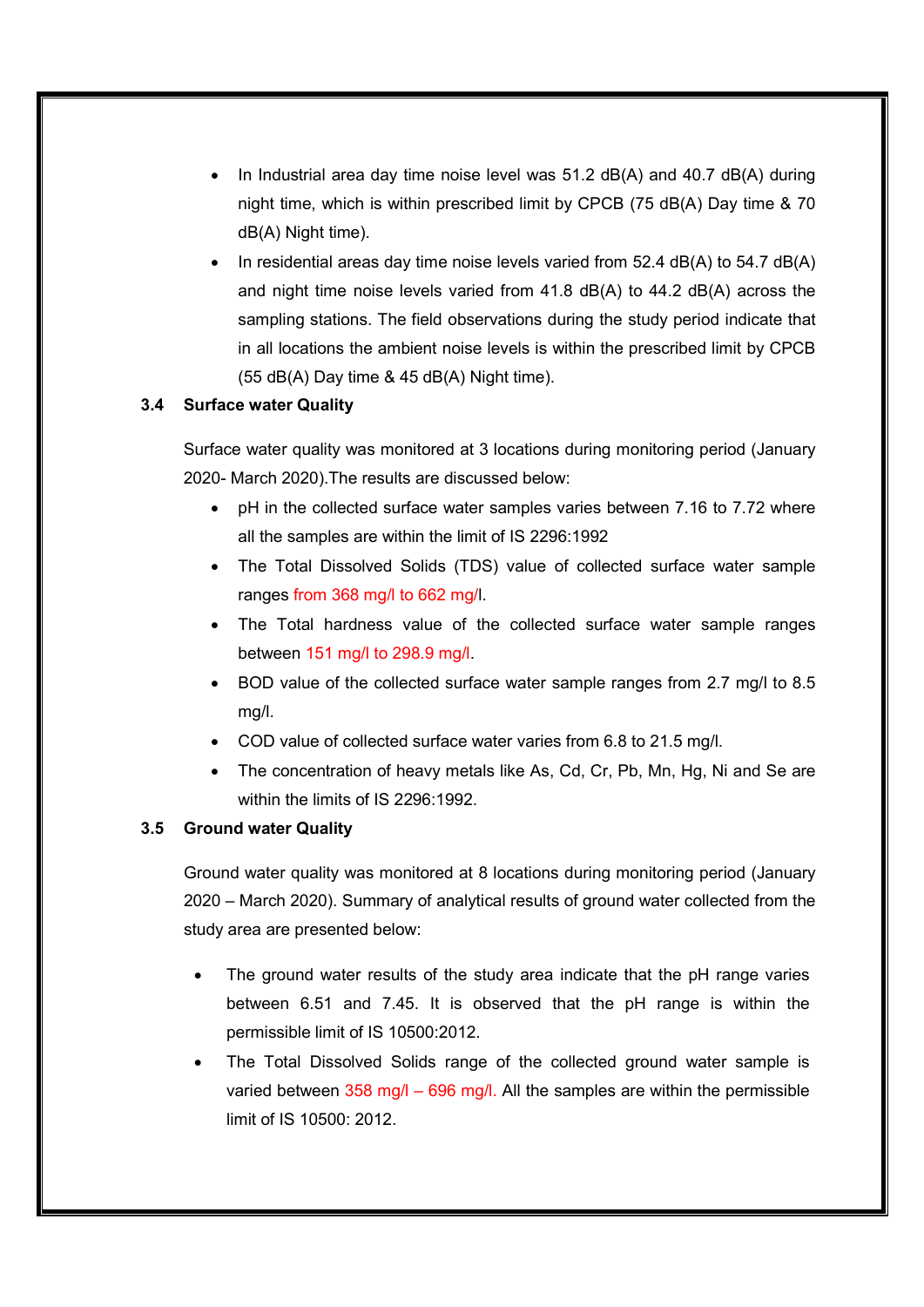- The acceptable limit of the chloride content is 250mg/l and permissible limit is 1000 mg/l. The chloride content in the collected ground water samples in the study area ranges between 56.9 mg/l  $-$  166.5 mg/l. It is observed that all the samples are within the acceptable limit of IS 10500:2012.
- The acceptable limit of the sulphate content is 200mg/l and permissible limit is 400mg/l. The sulphate content in the collected ground water samples in the study area is varied between 17.7 mg/l – 52.37 mg/l. It is observed that all the samples are meeting the acceptable limit of the IS 10500: 2012.
- The Total hardness ranges is between 175 mg/l 400 mg/l for ground water samples. It is observed that all the samples are within the permissible limit of the IS 10500: 2012.
- It is observed that the entire ground water sample collected within the study area are meeting the drinking water standards IS 10500:2012.

#### **3.6 Soil quality**

Summary of analytical results for the soil samples collected at 8 locations in the study area during study period are as follows:

- The pH of the soil samples ranged from 6.59 to 7.67 Indicating that the soils are neutral to slightly alkaline in nature.
- Conductivity of the soil samples ranged from 108 to 436 μmhos/cm.
- Nitrogen content in the collected soil samples ranged from 183 mg/kg to 318 mg/kg.
- Phosphorous content ranged from 69 mg/kg to 194 mg/kg.
- Potassium content ranges from 134 mg/kg to 329 mg/kg.

## **3.7 Ecology**

The District is noted for its rich and varied flora. There is a rapid transition from evergreen flora to scrub type as one move from west to the east. The evergreen forest is confined to a narrow belt in the west where most of the hills are clothed with heavy forest growth and the ravines and valley are covered with luxuriant trees known for their immense height and size. The moist deciduous forests are found in the extreme north of Soraba Taluk. Variety Areca nut is an important cash crop and Shimoga is one of timber producing trees and sandalwood is found here. Shimoga is noted for Areca and coconut gardens as well.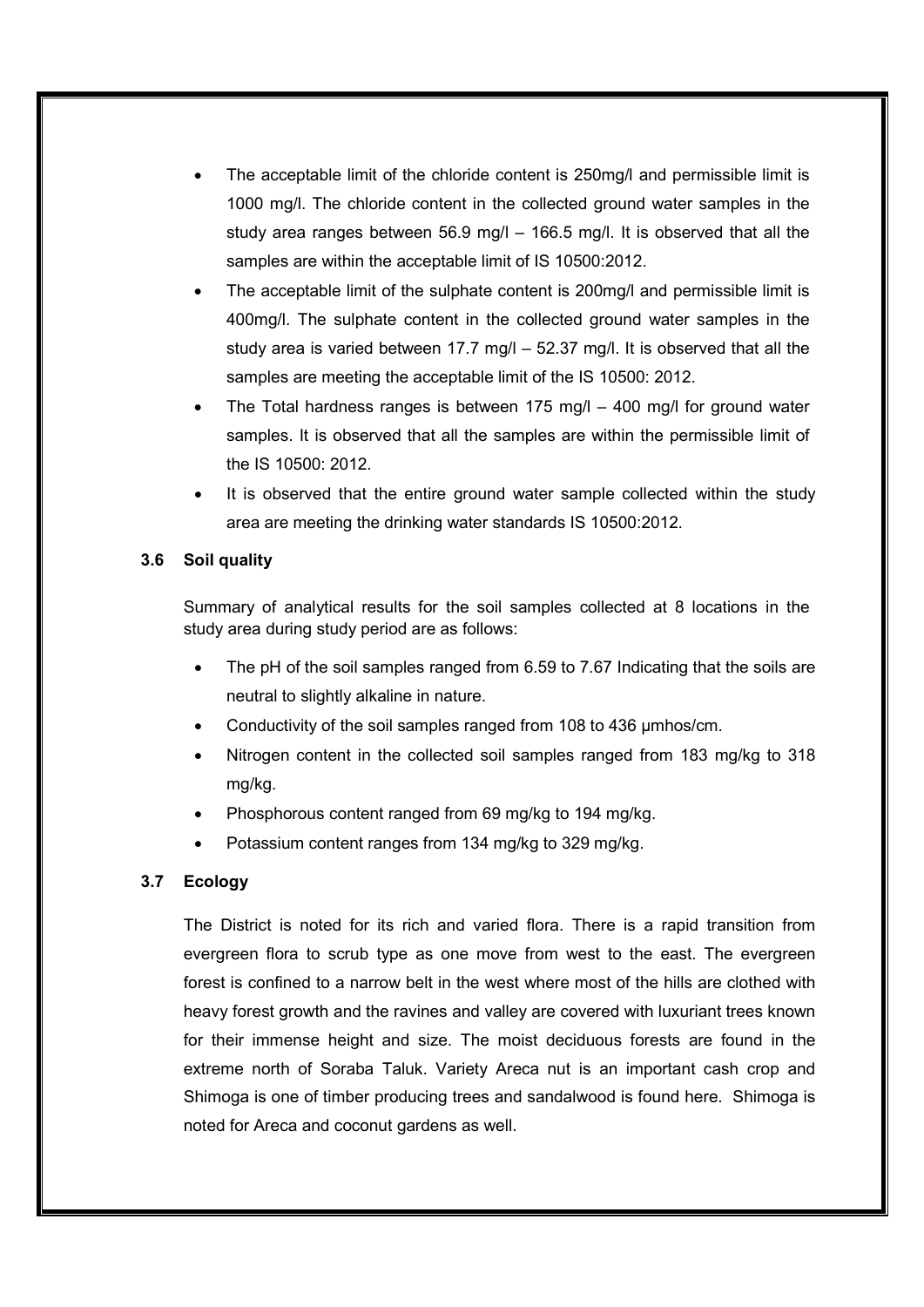The district is quite rich in the fauna wealth also. Important wild animals found in the forests of the district are elephants, bisons, antelopes, sambars, tigers, panthers, leopards, barking deer, wild pigs, black monkeys, jungle cats, bears, red squirrels and porcupines. Important birds that are found here are tree pie, jungle crow, grey tit, yellow cheeked herons, storks and peacocks. There is a natural bird sanctuary near Mandagadde village of Tirthahalli taluk.

Shettihalli WLS is located ~1.81 Km\* (SW) and Tyavarekoppa Lion and Tiger Reserve is located at ~1.86 Km (SSW)

## **3.8 Socioeconomic environment**

Social indicators of the Shimoga district are given in **Table 4** below.

| S.No             | <b>Social Indicators</b>                   | <b>Shimoga District</b> |
|------------------|--------------------------------------------|-------------------------|
|                  | Decadal variation %                        | 6.71                    |
| 2                | Urban population %                         | 35.59                   |
| 3                | Sex ratio                                  | 998                     |
| 4                | 0-6 age group %                            | 10.43                   |
| 5                | Population density (Persons per square Km) | 207                     |
| 6                | Scheduled caste population %               | 17.58                   |
| 7                | Scheduled tribe population %               | 3.73                    |
| 8                | Literacy rate %                            | 80.45                   |
| 9                | Work Participation rate %                  | 44.54                   |
| 10               | Main Workers %                             | 83.63                   |
| 11               | Marginal Workers %                         | 16.37                   |
| 12 <sup>°</sup>  | Cultivators %                              | 18.99                   |
| 13               | Agricultural labourers %                   | 48.66                   |
| 14               | Workers in household industries %          | 2.35                    |
| 15 <sup>15</sup> | Other workers %                            | 30.00                   |

#### **Table 4 Social Indicators of Shimoga District**

#### **4. Impact on Air environment due to proposed industries**

Air quality modelling was done using AERMOD software to identify the ground level concentration due to operation of proposed industries. The details on the type of fuel proposed, emissions are given in **Table 4-1** of the EIA report. Based on the modelling done, the total ground level concentrations are given in **Table -5**.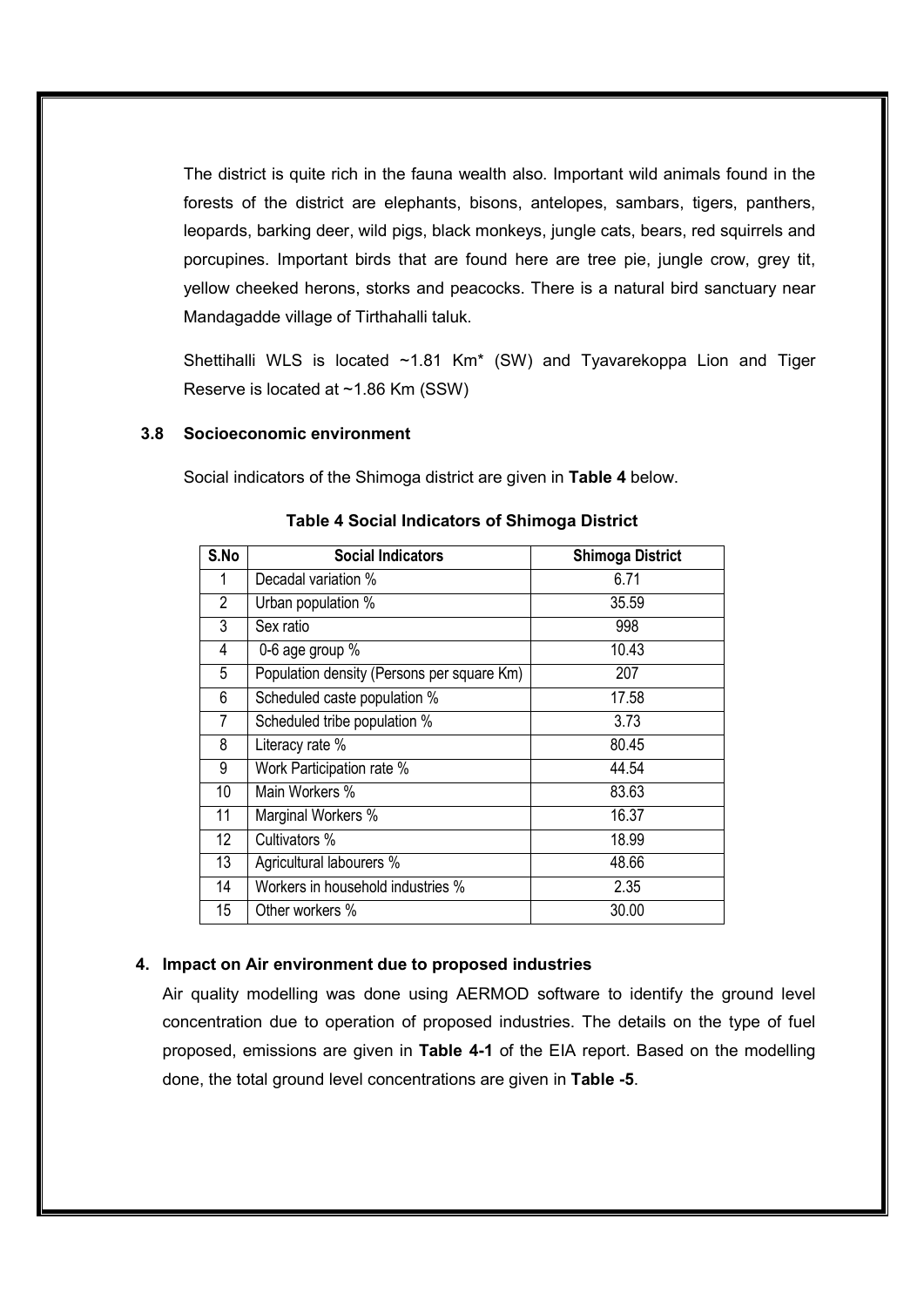| <b>Pollutant</b> | Max. Base<br>line Conc.<br>$(\mu g/m^3)$ | <b>Estimated Incremental</b><br>Conc. $(\mu g/m^3)$ | Total Conc. (µg/m <sup>3</sup> ) | <b>NAAQ</b><br>standard<br>$(\mu g/m^3)$ | % increase |
|------------------|------------------------------------------|-----------------------------------------------------|----------------------------------|------------------------------------------|------------|
| $PM_{10}$        | 61.01                                    | 7.59                                                | 68.6                             | 100                                      | 12.5       |
| SO <sub>2</sub>  | 13.03                                    | 52.39                                               | 65.4                             | 80                                       | 402.1      |
| NO <sub>x</sub>  | 26.55                                    | 25.82                                               | 52.4                             | 80                                       | 97.3       |

# **Table 5 Total concentration from proposed stacks (controlled emissions)**

From the above table, it is evident that due to the emissions from the proposed project, the total Concentrations for PM,  $SO_2$  and  $NO_x$  are well within the NAAQ Standards.

For Modelling purpose, Anthracite Coal was used as fuel for both boilers and Furnaces to identify the worst case scenario.

It is recommended to use Natural Gas/ Bio briquettes as fuel for boilers and furnaces to further reduce the  $SO_2$  and  $NO_x$  emissions from the project.

# **5. Alternate site consideration**

No alternate sites were considered for the project.

- Entire land for the proposed Industrial Area has been acquired by KIADB and there is no habitation within the project site.
- There is no forest land within the project site.
- Water Source (Tungabhadra River) is ~10 Km from project site.

# **6. Environmental Monitoring Programme**

A monitoring schedule with respect to Ambient Air Quality, Water Quality, Soil and Noise as per CPCB/MoEF&CC will be adopted during construction phase and after establishment of the project. Details are given in **Tables 6-1** and **6-2** of EIA report.

# **7. Rehabilitation and Resettlement**

The project site is free from habitation. The entire extent of land has been acquired by KIADB. Hence, there is no Rehabilitation and Resettlement for this project.

# **8. Environmental Management Plan**

# **8.1 Air Environment**

- Individual industries will be mandated to have Air Pollution control measures as per CPCB /KSPCB guidelines.
- Industries proposing boilers will be mandated to provide cyclone separator followed by bag filter followed by proper stack height as air pollution control measures.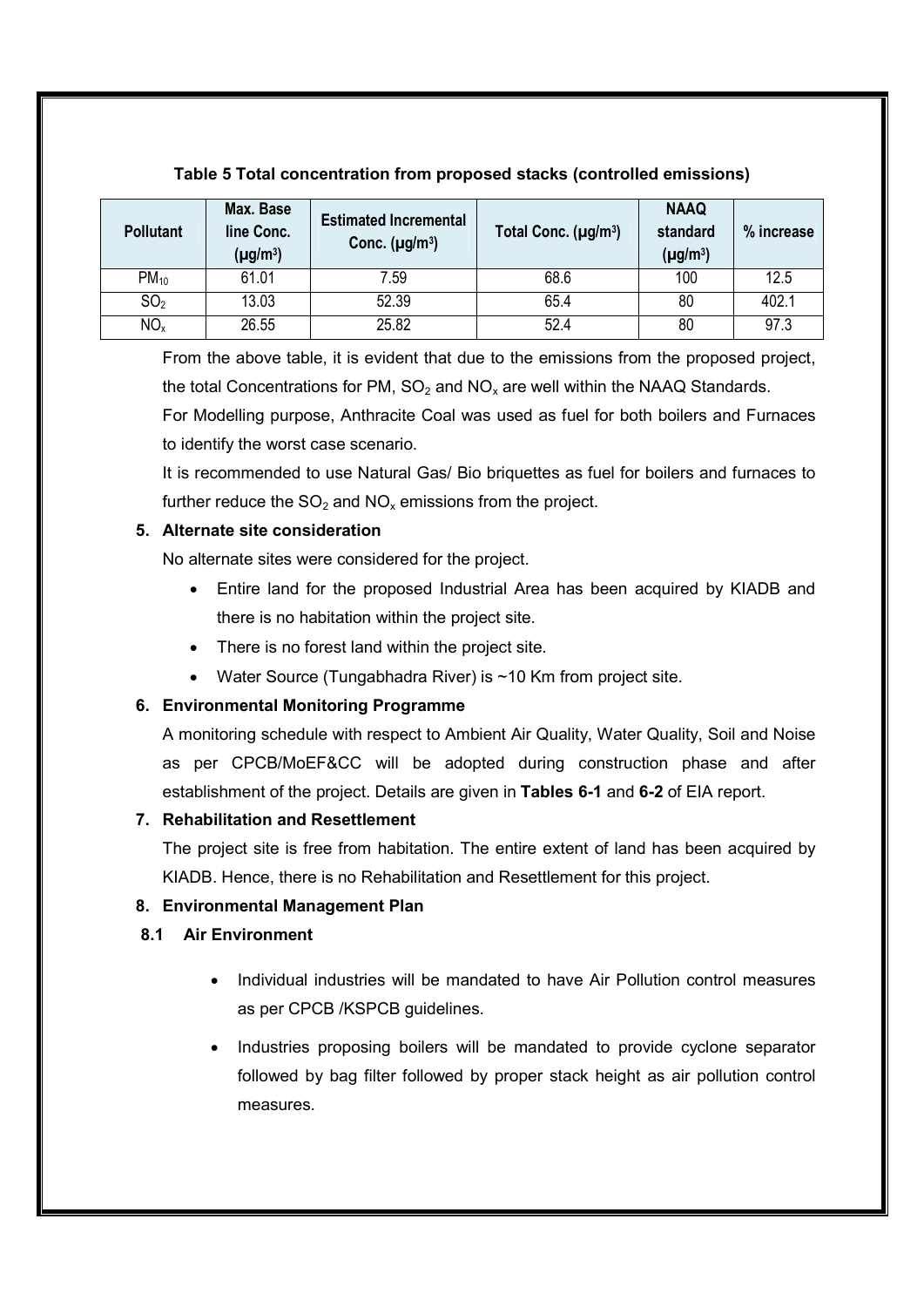- Industries proposing furnaces will be mandated to provide Spark arrestor and bag filter systems
- Adequate green belt will be developed to mitigate the pollution arising due to proposed project.
- Ambient air Quality monitoring will be carried out on regular basis and if the values are exceeding the NAAQ standards, proper mitigation measures will be mandated for individual industries.

# **8.2 Water Environment**

- Sewage generation **of 243 KLD** will be treated in common STP of 300 KLD and treated sewage of 243 KLD will be recycled for green belt development. CSTP specifications and process flow are enclosed as **Annexure-5** of EIA report.
- The effluent generation of 798 KLD will be treated in CETP of 1000 KLD and treated effluent of 784.5 KLD will be recycled for utilities and process. CETP specifications and process flow are enclosed as **Annexure-6** of EIA report.

## **8.3 Noise Environment**

- All the noise generating equipments will be designed / operated to ensure that noise level does not exceed 75-70 dB (A) at plant boundary as per the requirement of Central / State Pollution Control Board.
- Noise generating sources will be maintained properly to minimize noise generated by them.
- Wherever feasible, acoustic enclosures will be provided for compressors, DG sets.
- Compliance with noise control norms will be given due importance at the time of purchase of various equipments and it will be mentioned while placing the purchase orders and guarantee for noise standards will be sought from suppliers.
- Green belt will act as a noise barrier.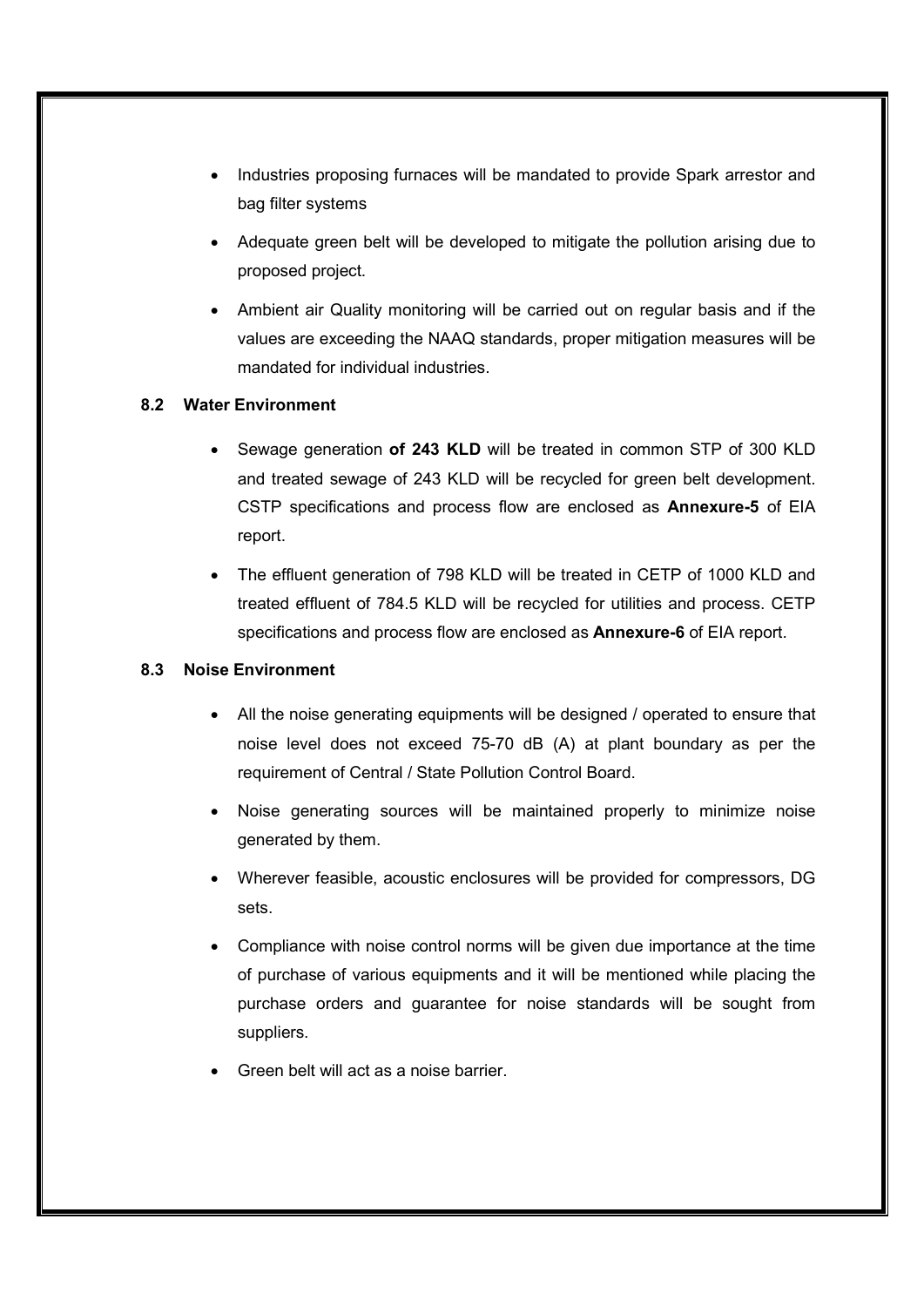Training will be imparted to personnel to generate awareness about effects of noise and importance of using PPEs.

# **8.4 Land Environment**

- Domestic organic Solid wastes generated during the operation phase will be composted by individual industries and used as manure. Inorganic solid Wastes will be sold to authorised recyclers.
- Individual industries will have their Air Pollution Control Measures to control the release of air pollutants to a greater extent. In addition, thick green belt will attenuate air pollutants released into the environment.
- During operation phase, sewage generated from individual industries will be treated in CSTP of 300 KLD and effluent generation of 798 KLD will be treated in CETP of 1000 KLD. Zero Liquid Discharge system is proposed for the project.
- Noise generating sources will be maintained properly to minimize noise generated by them.
- Green belt development will help in abatement of air and noise pollution and will improve the aesthetics of the Industrial Park.

## **8.5 Ecology**

There is Shettihalli Wildlife sanctuary/Anesara RF at a distance of 1.81 km towards SW from the project site.

- Water environment- The water will be sourced from Tungabhadra river through pipelines. There is no extraction of ground water and the local community will not be affected
- Effluent will be treated in CETP and treated effluent will be utilized for process and utility. Zero liquid discharge (ZLD) will be implemented. So there is minimum impact in soil and ground water.
- Sewage will be treated in CSTP. The treated sewage will be used for Green belt development within the proposed industrial area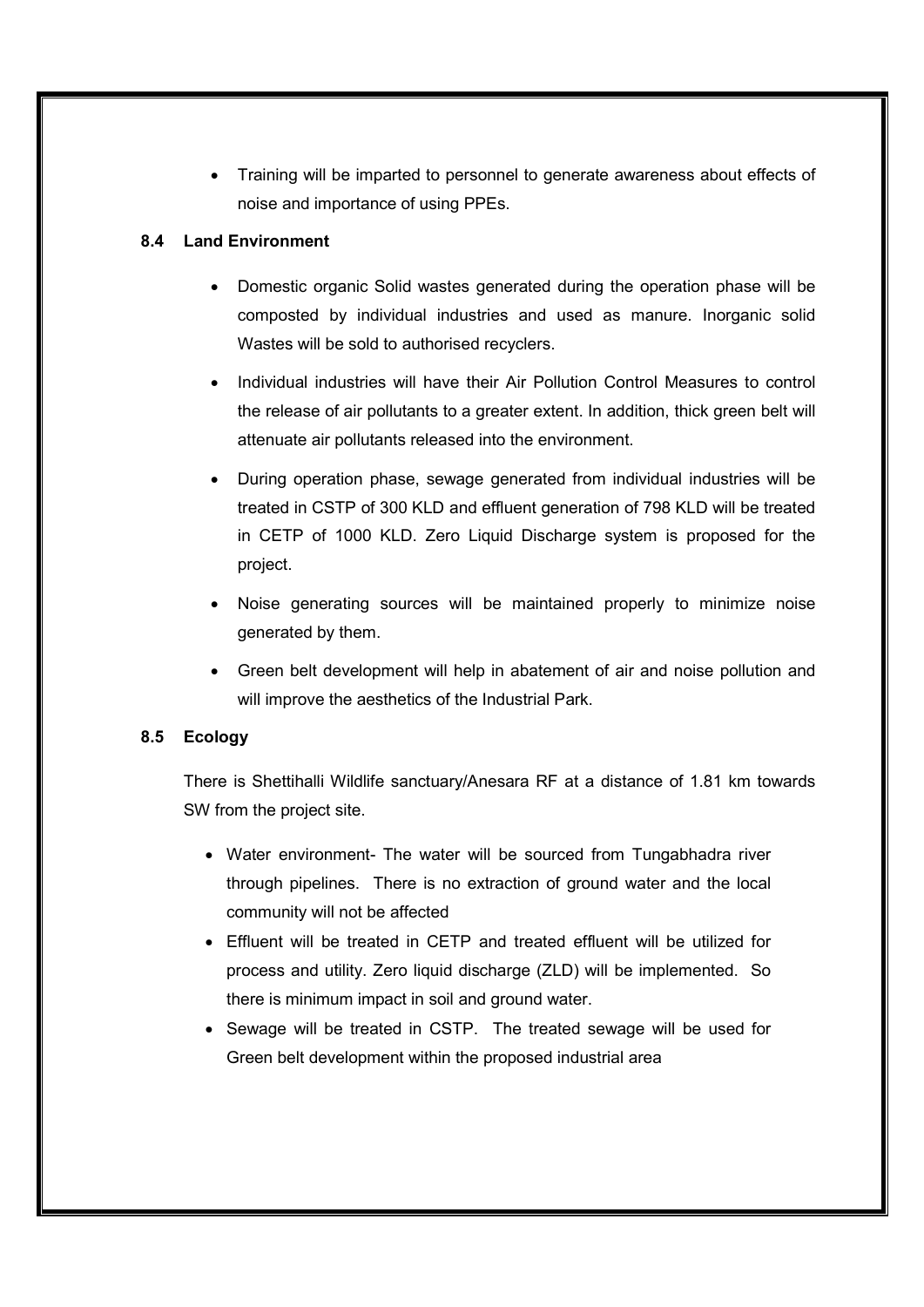- Storm water will be managed and controlled within the premises and utilized for rain water harvesting. The excess flow will be diverted to nearest lake / pond.
- Air Pollution: Individual industries will be mandated to provide Air Pollution control measures for dispersion of flue gases as per CPCB/ KSPCB guidelines.
- Solid and Hazardous waste: Individual industries will segregate their solid waste. Organic waste will be composted in common municipal waste processing area and converted into manure. Inorganic waste will be disposed to KSPCB authorized recyclers. Hazardous waste will be disposed to KSPCB authorized TSDF/recyclers as applicable by individual industries.
- Noise: Individual industries will be mandated to provide 33% green belt in their area. Apart from this KIADB is providing 14.13 % green belt area around the project site and periphery. Individual industries will provide acoustic enclosures for their D.G.sets.
- Environmental Monitoring: KIADB will be conducting periodical monitoring of AAQ, noise, water, soil and traffic, to ensure the parameters are within the prescribed limits.

In light of the above there will be marginal impact to Shettihalli Wild Life Sanctuary due to the proposed Industrial Area.

Application has been submitted to NBWL for NOC.

#### **8.6 Green belt development**

The total land area is 185.85 Ha (459.24 Acres), out of which developable area is 101.39 Ha. The Greenbelt area proposed is 33.45Ha (33 % of total Developable area). To achieve 33% of green belt, KIADB is proposing 14.31 Ha (14.11 % of developable area) and individual industries will be mandated to provide 19.14 Ha (18.89% of developable area) of green belt area. It is proposed to plant 40,140 (1200 trees / ha) no of trees in the Industrial Area premises.